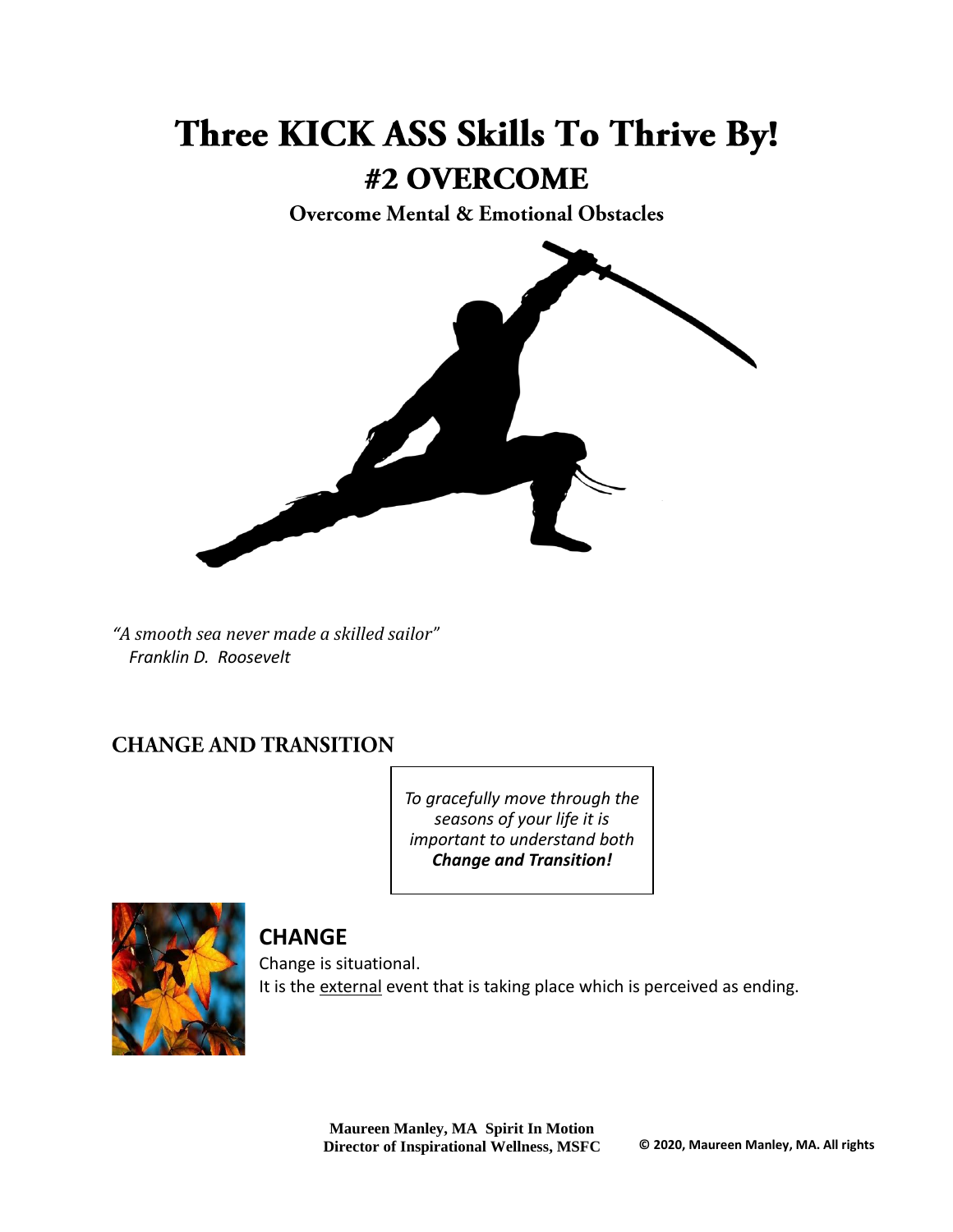

# **TRANSITION**



#### **TRANSITION**

Is the inner psychological process that we go through as we internalize and come to terms with the new situation that change brings about.

List some **CHANGES** you have been through.

What happened? Examples: graduated college, got married, diagnosed with MS, got a dream job, had first child, child goes off to college….

1.

2.

**Maureen Manley, MA Spirit In Motion Director of Inspirational Wellness, MSFC © 2020, Maureen Manley, MA. All rights**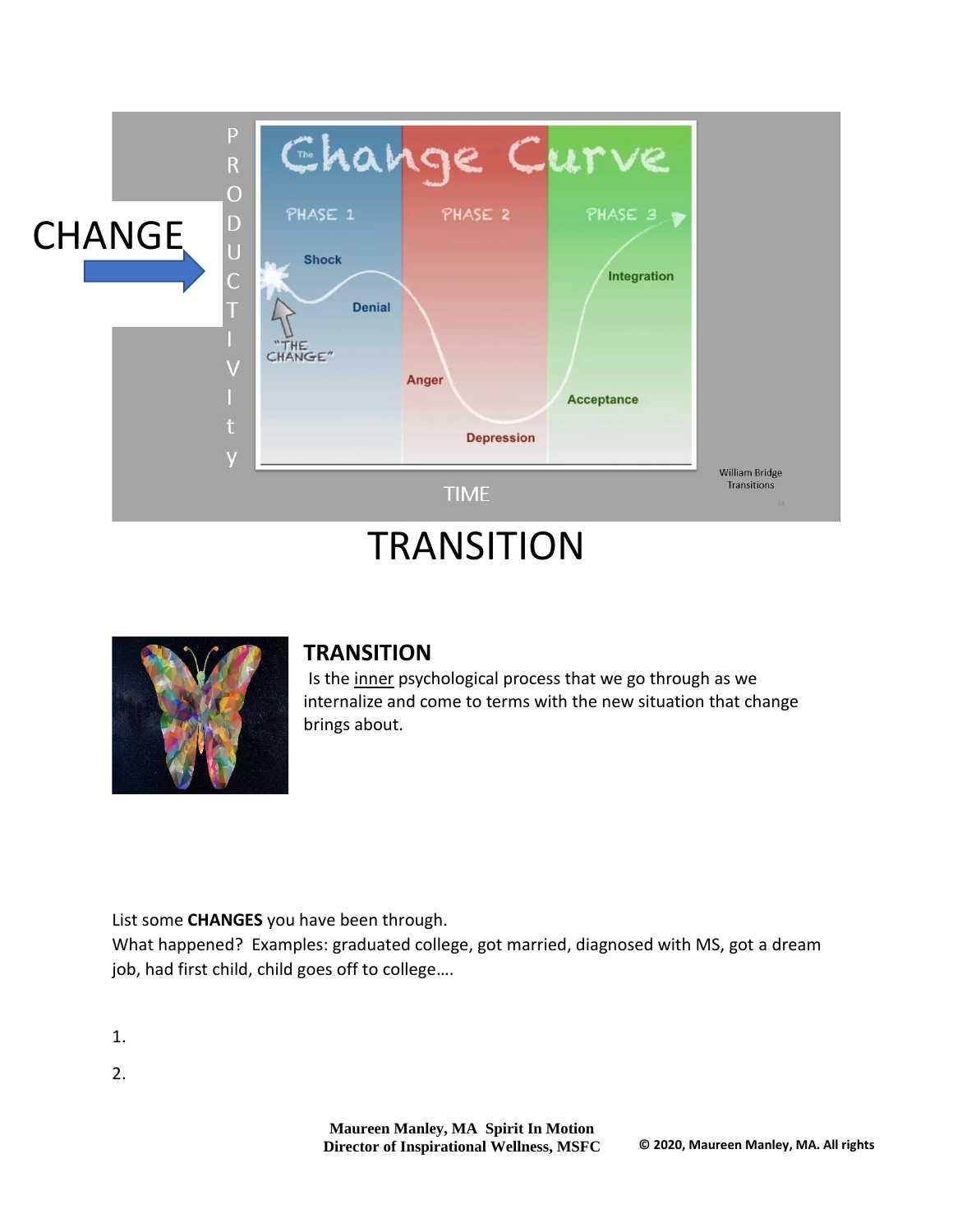- 3.
- 4.
- 5.

List some **TRANSITIONS** you have been through.

What did you go through when change happened? Examples: Excited, scared, eager, confused, motivate, angry, overwhelmed, anxious, determined…..

1.

2.

3.

4.

5.

How did you get through these transitions? Examples: *Communicated with people who understood my situation, allowed myself to feel what I was feeling, sought guidance when needed, practice self-compassion, exercised self-care….*

1.

2.

3.

4.

5.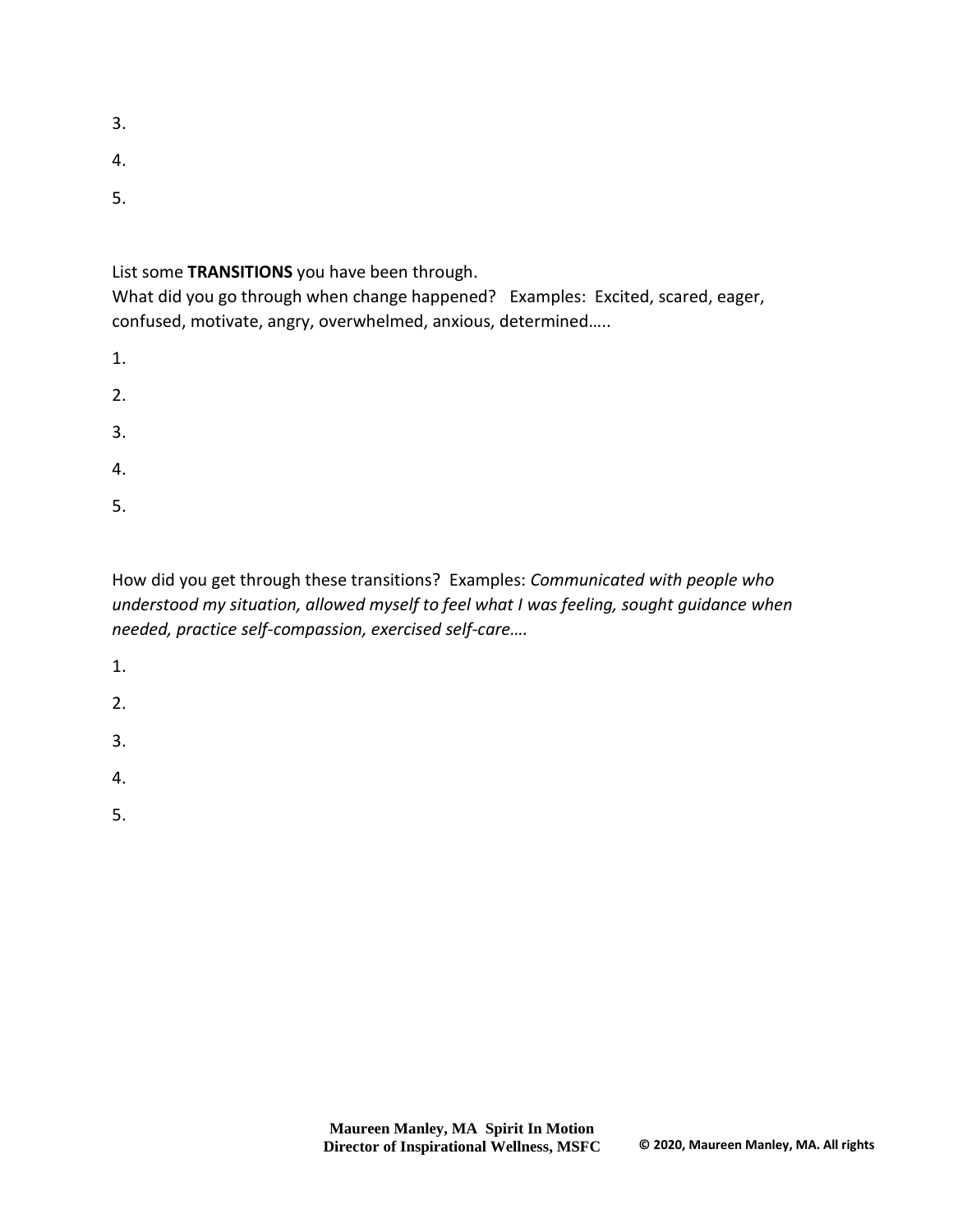

*Acute and Adaptive challenges often come bundled. It's smart to use both "Fix" and "Innovate" strategies with them! It's wise to know which one to use when!*

List a few acute challenges you have faced.

These challenges can be fixed with time, existing information and/or products.

*Examples: Having a cold, car needing repair, a straightforward brake of a bone, phone damages or in need of an upgrade, needing to find a new job….*

- 1.
- $2<sub>1</sub>$
- 3.
- 4.
- 5.